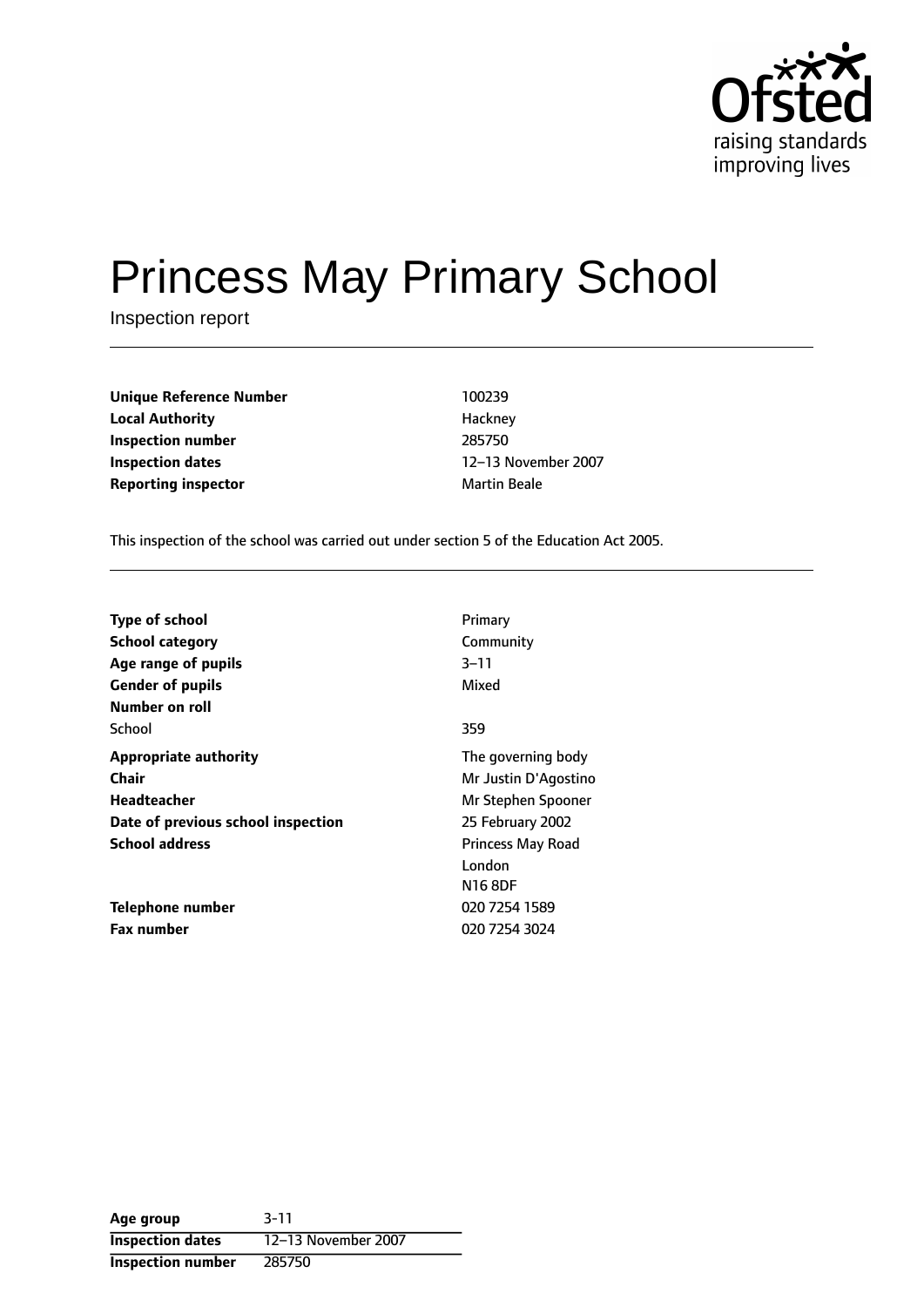.

This document may be reproduced in whole or in part for non-commercial educational purposes, provided that the information quoted is reproduced without adaptation and the source and date of publication are stated.

Further copies of this report are obtainable from the school. Under the Education Act 2005, the school must provide a copy of this report free of charge to certain categories of people. A charge not exceeding the full cost of reproduction may be made for any other copies supplied.

<sup>©</sup> Crown copyright 2007

Website: www.ofsted.gov.uk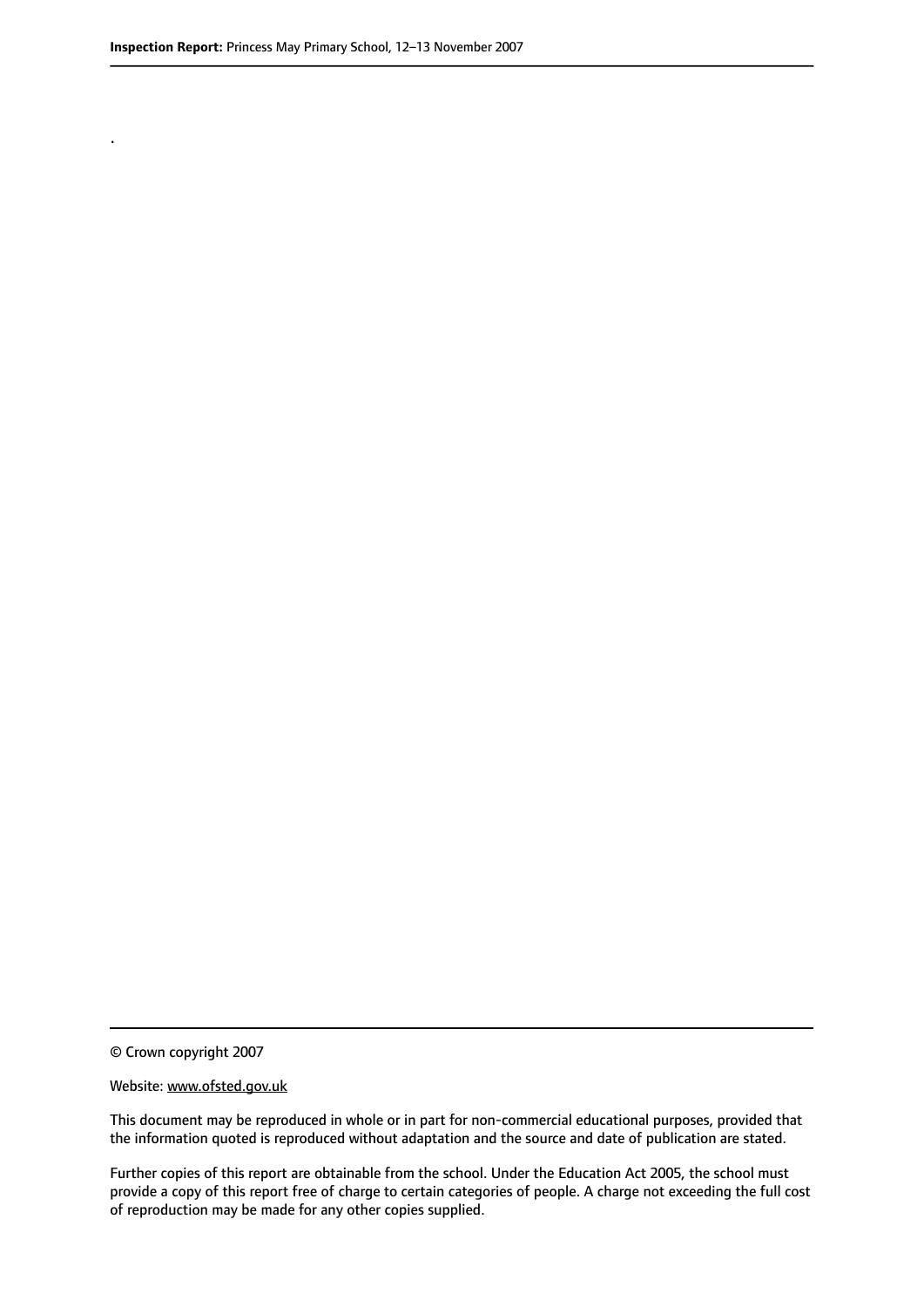# **Introduction**

The inspection was carried out by three Additional Inspectors.

#### **Description of the school**

This large primary school with Nursery provides various extended services to support families and the local community. Many families in the area experience considerable social and economic disadvantage. Free school meal eligibility is high as is pupil turnover, and there are several refugees or asylum seekers. Nearly all pupils are from minority ethnic backgrounds and over one-third is at an early stage of learning English. The proportion of the pupils with learning difficulties and disabilities is higher than in most other primary schools. The new headteacher has been in post since the start of this term.

## **Key for inspection grades**

| Outstanding  |
|--------------|
| Good         |
| Satisfactory |
| Inadequate   |
|              |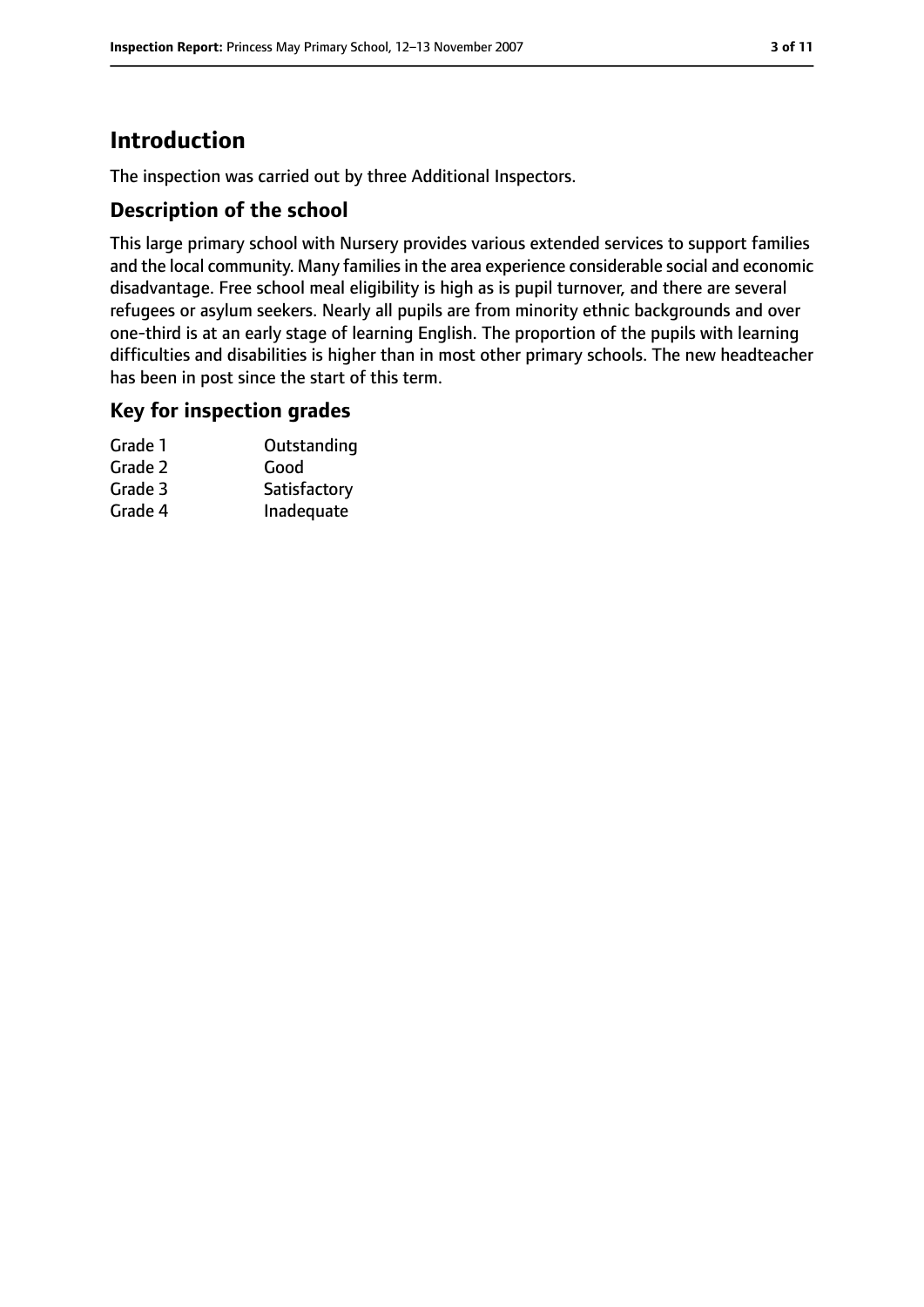# **Overall effectiveness of the school**

#### **Grade: 3**

The school has been through a difficult period over recent years, suffering from high staff turnover and several changes of headteacher. To have survived thisintact and to have improved pupil achievement is due in no small part to the intensive support of The Learning Trust (the local authority). The fortunes of the school are now changing for the better under the leadership of the new headteacher. He has quickly taken effective action to bring stability to the school and provide a platform for its improvement. Staff morale is high. While the school's effectiveness is satisfactory, it is well placed to move forward under his guidance ably supported by the deputy headteacher and an increasingly effective governing body.

Pupils respect and speak highly of their teachers. They try hard in lessons and care for each other, particularly when newly arrived in school or in the country. High pupil mobility is a major challenge for staff and a continual feature of the day-to-day work of the school. Attainment is very low when pupils join the school. Many arrive throughout the year from overseas and start with little English, and so are not able to perform to their ability until they have mastered English. School data shows that most of the later arrivals do not reach national expectations in English and mathematics by Year 6. This contributes to standards remaining exceptionally low by Year 6, although achievement is satisfactory given the pupils' very low starting points. In spite of their low standards, the groundwork laid by the school and the pupils' positive attitudes to learning give a solid base for the next stage of their education.

Improving teaching is the headteacher's major priority as it is not of the quality needed to generate consistently good progress. Firm action, including the removal of inadequate teachers has led to improvements already. Classrooms are calm places in which to learn, because teachers consistently apply the 'traffic light' system and help pupils see how to improve their attitude and behaviour. Learning is slow at times largely because teachers do not focus sharply enough on the specific learning needs of individual pupils. The guidance for teachers on meeting the needs of pupils with learning difficulties are not always clear and their progress is not always being monitored rigorously enough. This leads to some pupils with learning difficulties not reaching their expected targets in reading and writing.

The headteacher's presence around the school and the support of his deputy generate confidence amongst staff and pupils. They confirm that improvements in behaviour are due to the consistent implementation of the procedures introduced since his arrival. The headteacher, staff and governors are quite clear about what is needed next if the school is to reach its goals. They have identified that subject leaders, up to now, have not been able to play a consistent role in improving pupil achievement because of many changes in headteachers over the last five years. It is now a priority to clarify what is expected of them and provide support for this to be achieved. The headteacher is challenging staff and pupils to do better, while providing support and guidance as well as a firm hand to help achieve his aims.

## **Effectiveness of the Foundation Stage**

#### **Grade: 3**

Children have a sound start to their schooling in the Foundation Stage. They feel secure and happily engage in activities because of the positive approach shown by teachers and support staff in striking a balance between formal and informal learning. Sharper assessment and regular reviews of the children's progress are leading to a better match of work to individual needs.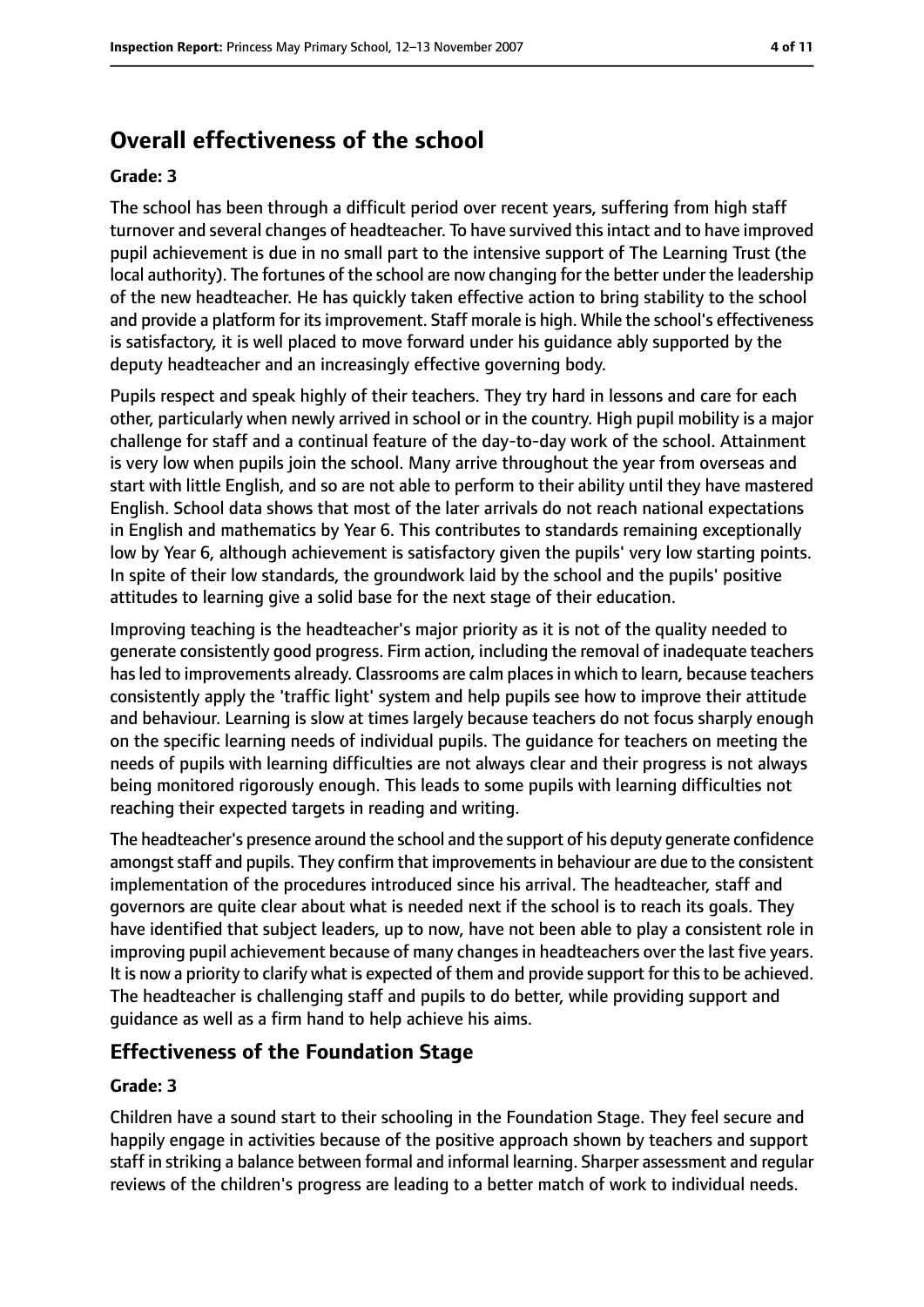Children make satisfactory progress because of the emphasis placed on language development to tackle their weak skills on entry, although few reach expected goals by the end of Reception, particularly in key areas of literacy and numeracy. Adults are careful to explain and develop new vocabulary, although there are times when opportunities are missed to expand and develop the children's language. A sharp focus is placed on personal and social development because the school identifies that few children have opportunities for structured play with others before starting school. Teachers in each of the classes provide a stimulating and interesting learning environment, although free access to the outside area for Reception children is restricted by the building design. Links are developing between staff to improve transition into Year 1.

#### **What the school should do to improve further**

- Develop teachers' skills so that they can better cater for the wide range of pupils' needs in their classes.
- Develop the skills of subject leaders so that they contribute more effectively to the drive to raise pupil achievement.
- Improve the provision for pupils with learning difficulties in order to accelerate their progress, particularly in reading and writing.

A small proportion of the schools whose overall performance is judged satisfactory but which have areas of underperformance will receive a monitoring visit by an Ofsted inspector before their next section 5 inspection.

# **Achievement and standards**

#### **Grade: 3**

The youngest children make satisfactory progress from low attainment on entry during their time in the Foundation Stage. Year 2 assessment results were exceptionally low in 2007 having fallen since 2005, but represented satisfactory progress for most pupils given their entry levels and time spent at the school. Improved progress by pupils at Key Stage 2 since 2005 has led to rising standards by the end of Year 6, although test results were still exceptionally low in 2007. The progress of many pupils starts to take off rapidly once they have developed sufficient fluency in English language, but they may not be at the school long enough to reach the standards expected of eleven-year-olds. Strategies to support pupils with learning difficulties are not evaluated sufficiently to judge their effectiveness. As a result, some are not reaching their expected targets in reading and writing.

# **Personal development and well-being**

#### **Grade: 3**

Pupils from many different backgrounds work and play happily together, and enjoy school. They learn to respect the customs and cultures of others and reflect on how they might care for each other better. They know what is expected of them and have a clear framework through the 'traffic light' system within which to learn how to behave. As children in Reception reading Cinderella said, 'the ugly sisters ought to be on red.' Letters home from the headteacher to reward good behaviour provide an incentive and boost self-esteem. This is leading to improving behaviour and a sharp reduction in the high number of exclusions recorded last year, although a small number of pupils are not regularly conforming to the school's expectations. Pupils are aware that they need to work hard so that they can get a good report and later, a good job. Through the school council, 'Playground Friends' and recycling, pupils make a positive contribution to the community. They largely understand how to keep themselves safe and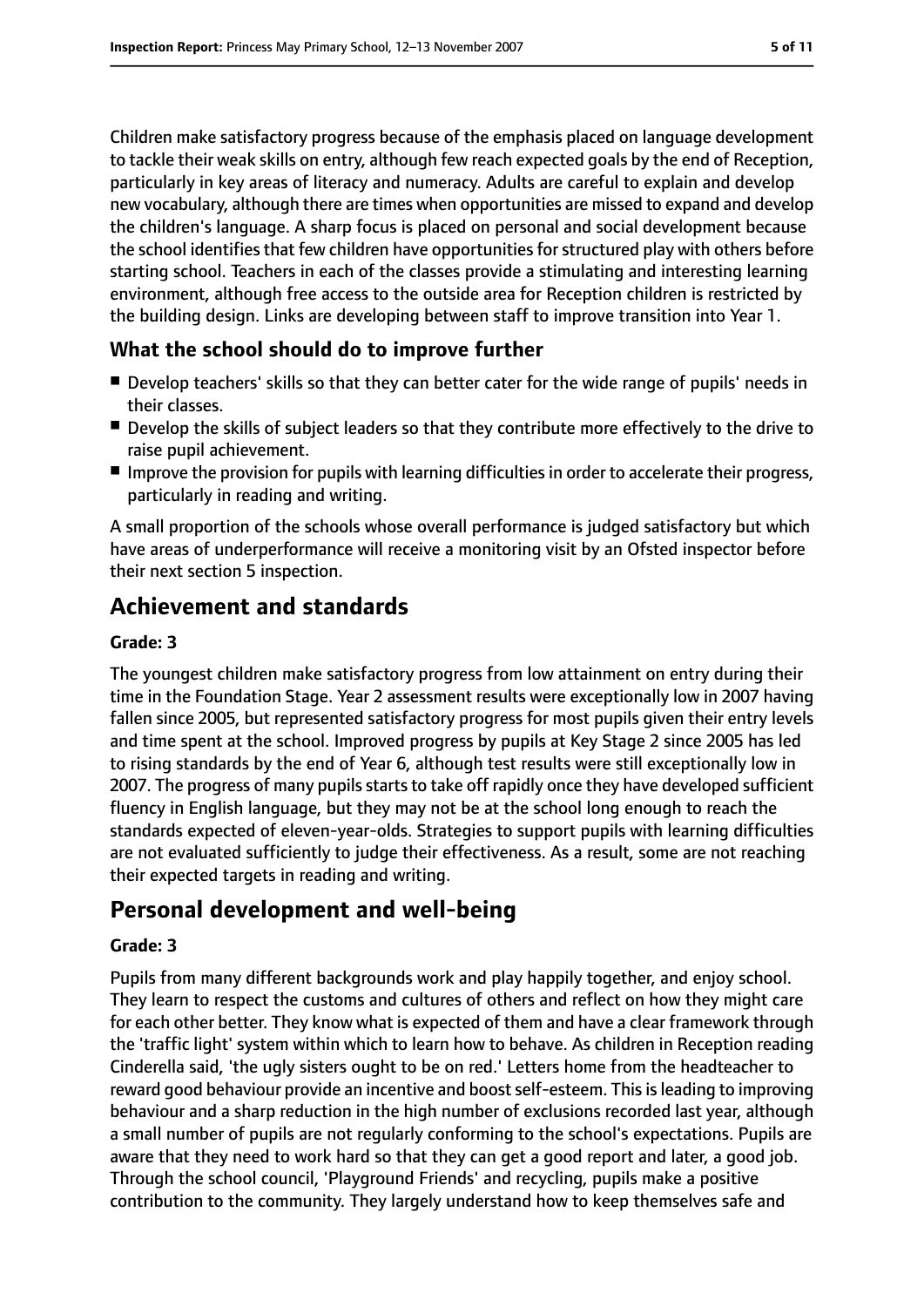healthy. Most pupils attend regularly and arrive on time, although the school is working hard to improve both the attendance and punctuality of a small but significant number of pupils.

# **Quality of provision**

## **Teaching and learning**

#### **Grade: 3**

Teachers are taking on board the new headteacher's advice and guidance with varying success, but with clear evidence that improvements are taking place, although relatively few lessons are of the quality needed to move learning forward rapidly enough for pupils to close the gap with national standards. Pupils are motivated to learn particularly when teachers engage them through questions, use interesting practical activities and employ interactive whiteboards to grab their attention. They enjoy discussing work with their 'talk partners' and supporting each other in groups. Teachers and other classroom staff work well together, with activities at usually three different levels of difficulty. Pupils benefit from adult support in small groups, but the teachers' skills are not always sufficiently honed to meet the specific learning and language needs of all pupils.

#### **Curriculum and other activities**

#### **Grade: 3**

The curriculum has not received the same focus as improving teaching and learning, although basic skills are receiving careful attention, and pupils' writing benefits from the support of The Learning Trust consultants. One weakness is that insufficient attention is given to developing the skills of investigation and enquiry, particularly in science. The programme for the pupils' personal development is starting to show clear benefits on the pupils' attitudes and understanding of how to live safe and healthy lives. Music plays an important part in the life of the school. With the clubs and extra activities provided, music adds much to the pupils' experiences and enjoyment. Careful assessment enables targeted action to support pupils who are falling behind the school's expectations of them, but this has not led to planned programmes for pupils with particular talents.

#### **Care, guidance and support**

#### **Grade: 3**

Procedures to protect pupils' safety are in place, understood and rigorously implemented. Pupils feel safe and say there is always an adult, to turn to if they have any problems. The arrangements to help pupils settle, including the frequent new arrivals, are tailored for each individual's needs and their progress carefully monitored. Support for pupils learning English as an additional language forms an integral part of classroom routines. The school's wide range of other services, including the use of translators, is successful in supporting pupils and their families. Both the 'Breakfast Club' and 'After-School Club' are much valued by pupils and parents. The school's close contact with outside agencies and community organisations help to support specific pupils and their families. Academic guidance is not as secure. Pupils are not sure about either their individual targets or what they need to do to improve their work. Marking is also not regularly helpful to the pupils.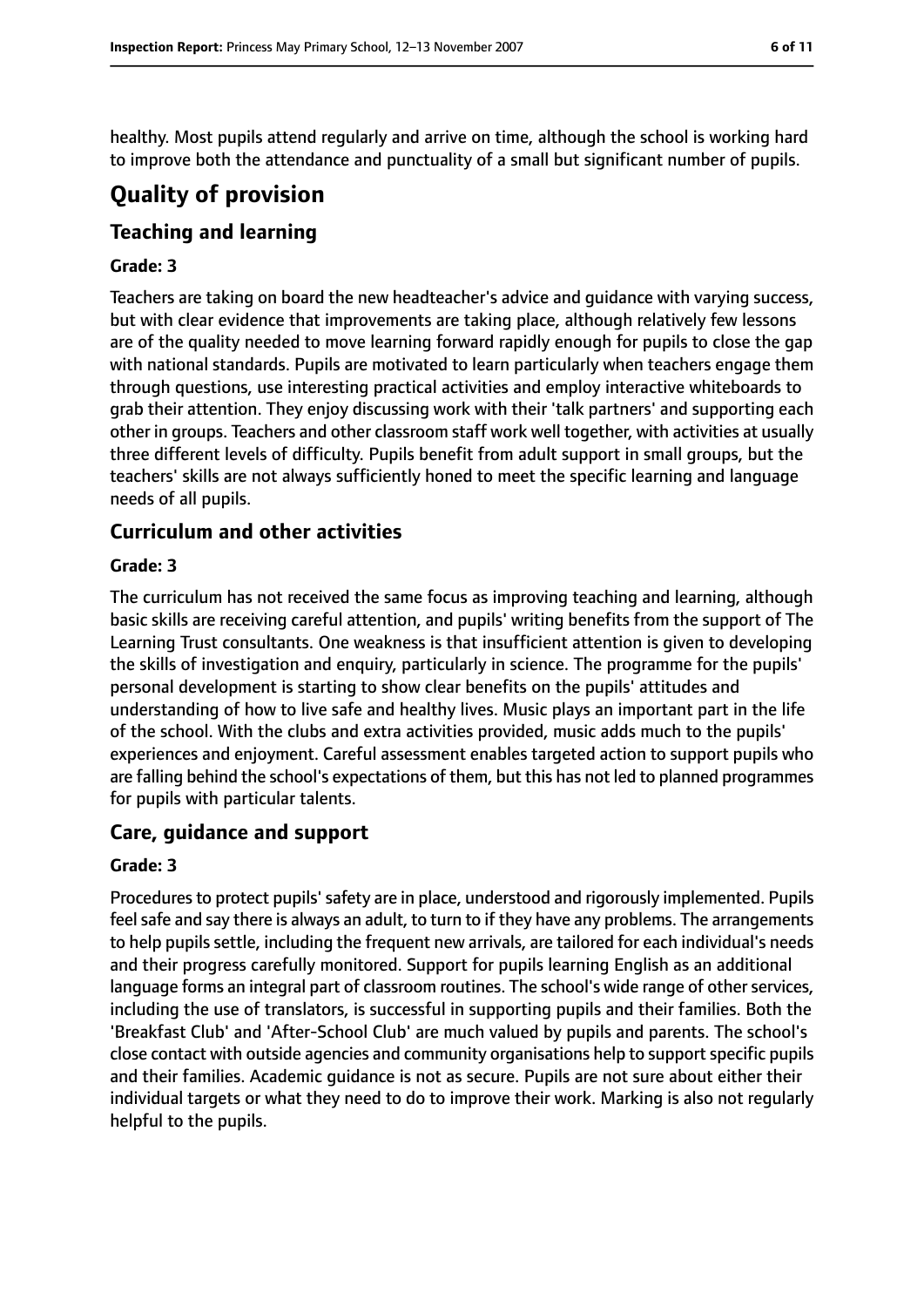## **Leadership and management**

#### **Grade: 3**

The newly appointed headteacher has successfully united staff behind his vision for the school and its main priorities for development. He is supported well by the deputy headteacher, so that action decided upon is seen through and evaluated before the next steps are taken. Structures are being introduced to make subject leaders more effective by involving them more consistently in monitoring provision in their areas of responsibility. Plans for improvement are based on challenging but realistic targets. Procedures to improve the performance of staff are based on an accurate evaluation of strengths and weaknesses, including an increasingly effective analysis of assessment data. The chair and vice chair of governors have a clear picture of the school. They have recruited skilled governors to key roles, although several vacancies for parent governors remain to be filled in the near future. They provide valuable support for the headteacher, including at times when difficult decisions need to be taken.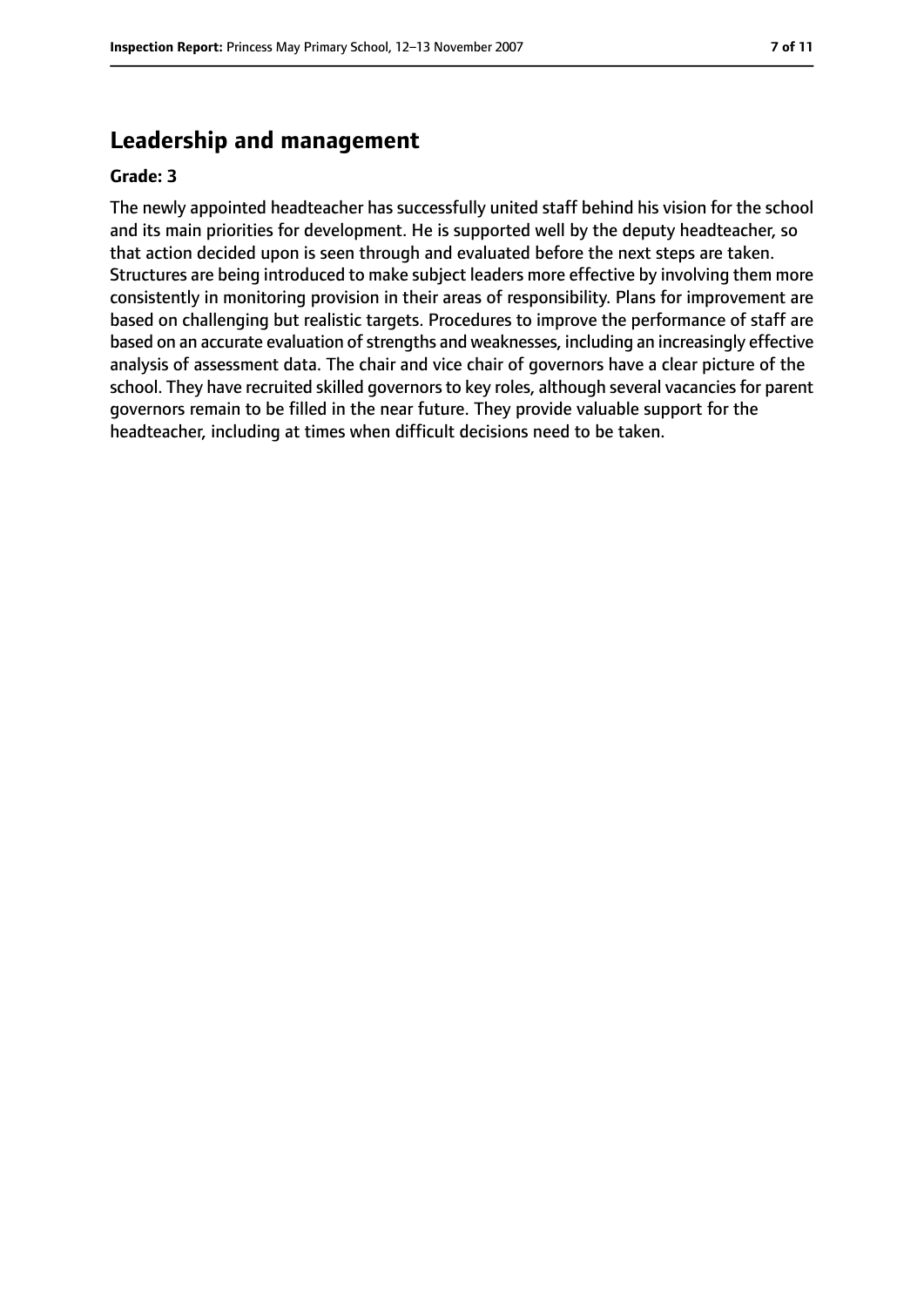**Any complaints about the inspection or the report should be made following the procedures set out in the guidance 'Complaints about school inspection', which is available from Ofsted's website: www.ofsted.gov.uk.**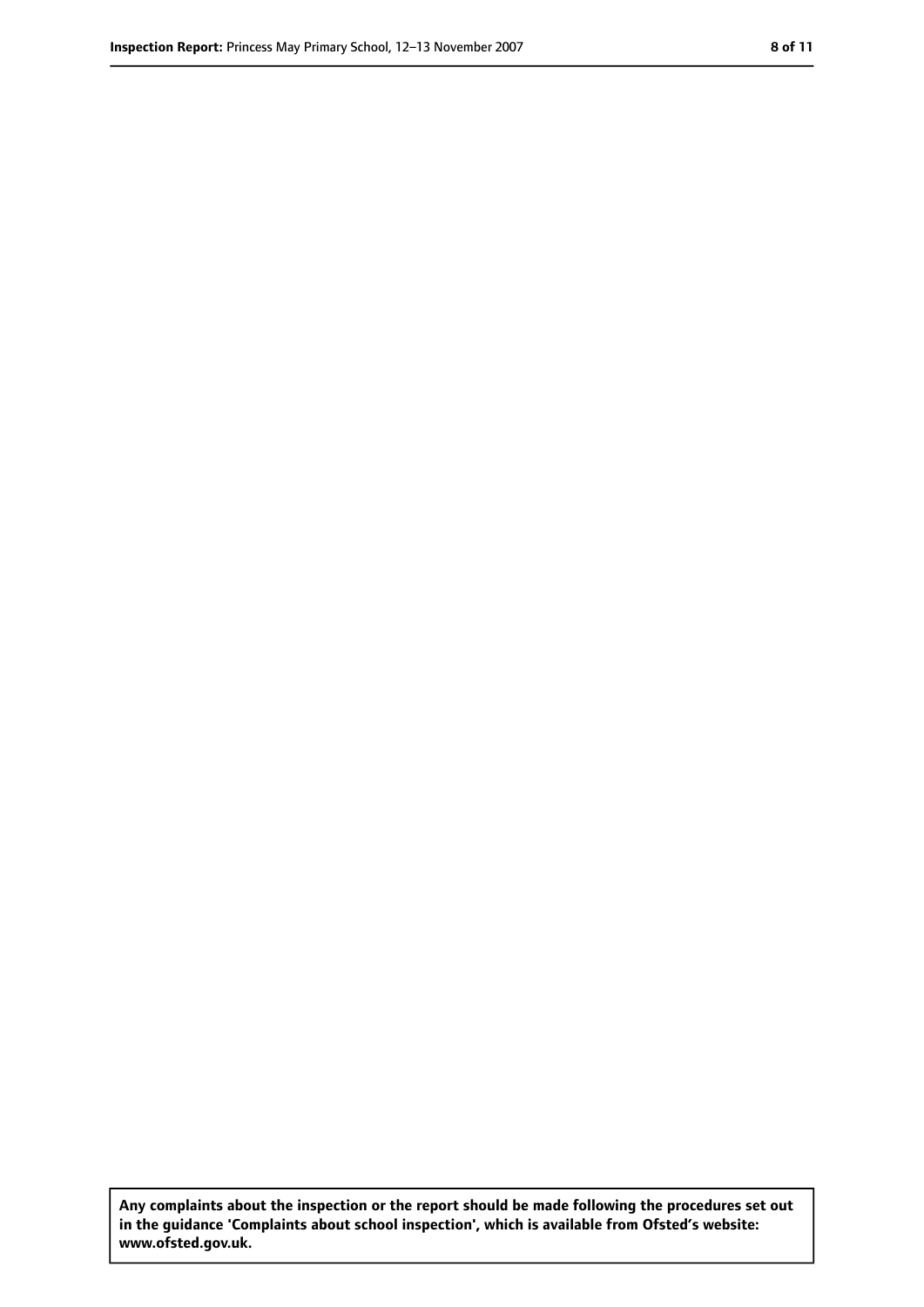# **Inspection judgements**

| $^{\backprime}$ Key to judgements: grade 1 is outstanding, grade 2 good, grade 3 satisfactory, and | <b>School</b>  |
|----------------------------------------------------------------------------------------------------|----------------|
| arade 4 inadequate                                                                                 | <b>Overall</b> |

## **Overall effectiveness**

| How effective, efficient and inclusive is the provision of education, integrated<br>care and any extended services in meeting the needs of learners? |     |
|------------------------------------------------------------------------------------------------------------------------------------------------------|-----|
| Effective steps have been taken to promote improvement since the last<br>inspection                                                                  | Yes |
| How well does the school work in partnership with others to promote learners'<br>well-being?                                                         |     |
| The effectiveness of the Foundation Stage                                                                                                            |     |
| The capacity to make any necessary improvements                                                                                                      |     |

#### **Achievement and standards**

| How well do learners achieve?                                                                               |  |
|-------------------------------------------------------------------------------------------------------------|--|
| The standards <sup>1</sup> reached by learners                                                              |  |
| How well learners make progress, taking account of any significant variations between<br>groups of learners |  |
| How well learners with learning difficulties and disabilities make progress                                 |  |

## **Personal development and well-being**

| How good is the overall personal development and well-being of the<br>learners?                                  |  |
|------------------------------------------------------------------------------------------------------------------|--|
| The extent of learners' spiritual, moral, social and cultural development                                        |  |
| The extent to which learners adopt healthy lifestyles                                                            |  |
| The extent to which learners adopt safe practices                                                                |  |
| How well learners enjoy their education                                                                          |  |
| The attendance of learners                                                                                       |  |
| The behaviour of learners                                                                                        |  |
| The extent to which learners make a positive contribution to the community                                       |  |
| How well learners develop workplace and other skills that will contribute to<br>their future economic well-being |  |

## **The quality of provision**

| How effective are teaching and learning in meeting the full range of the<br>learners' needs?          |  |
|-------------------------------------------------------------------------------------------------------|--|
| How well do the curriculum and other activities meet the range of needs<br>and interests of learners? |  |
| How well are learners cared for, guided and supported?                                                |  |

 $^1$  Grade 1 - Exceptionally and consistently high; Grade 2 - Generally above average with none significantly below average; Grade 3 - Broadly average to below average; Grade 4 - Exceptionally low.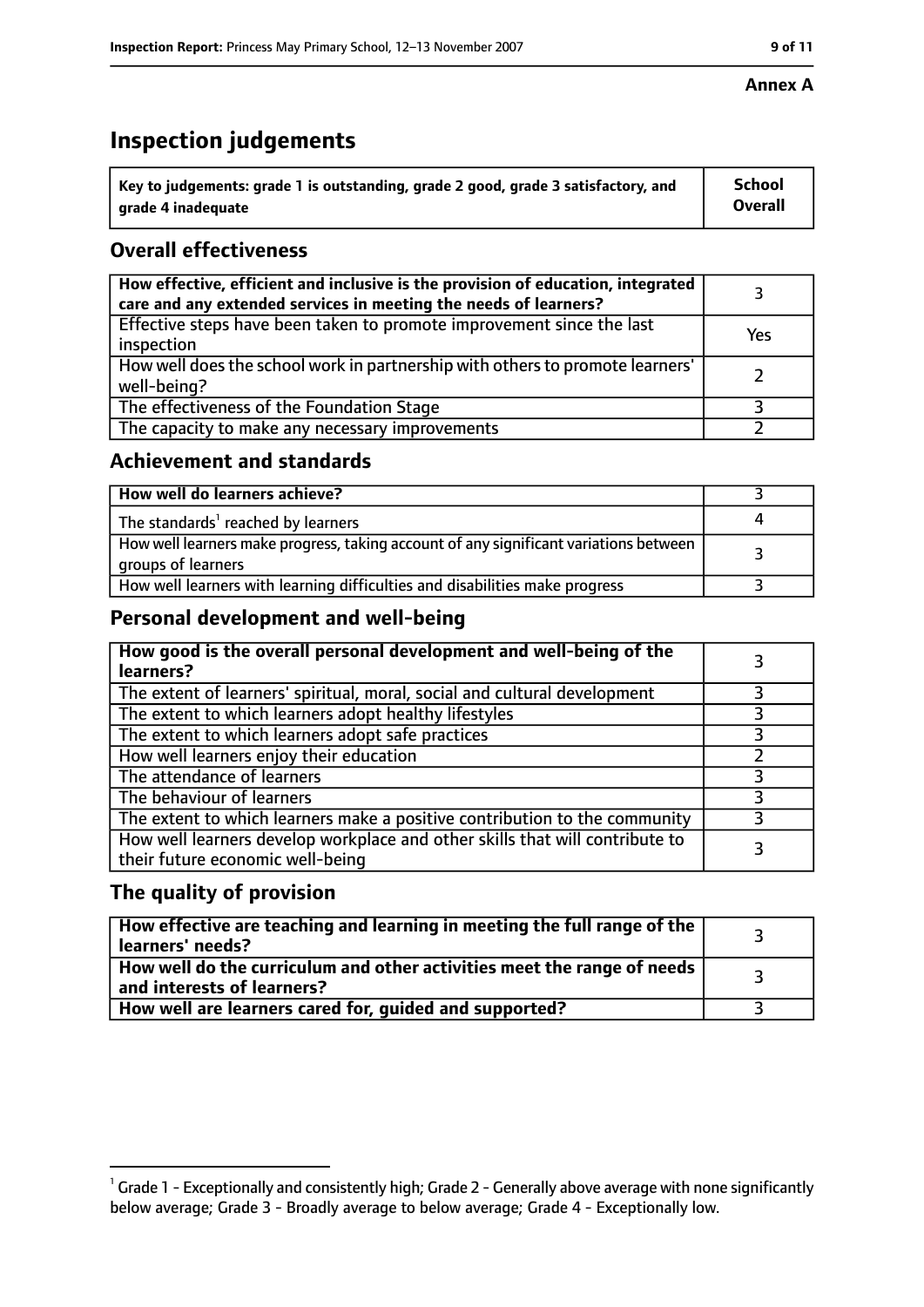# **Leadership and management**

| How effective are leadership and management in raising achievement<br>and supporting all learners?                                              | 3         |
|-------------------------------------------------------------------------------------------------------------------------------------------------|-----------|
| How effectively leaders and managers at all levels set clear direction leading<br>to improvement and promote high quality of care and education |           |
| How effectively leaders and managers use challenging targets to raise standards                                                                 | 3         |
| The effectiveness of the school's self-evaluation                                                                                               | 3         |
| How well equality of opportunity is promoted and discrimination tackled so<br>that all learners achieve as well as they can                     | 3         |
| How effectively and efficiently resources, including staff, are deployed to<br>achieve value for money                                          | 3         |
| The extent to which governors and other supervisory boards discharge their<br>responsibilities                                                  |           |
| Do procedures for safequarding learners meet current government<br>requirements?                                                                | Yes       |
| Does this school require special measures?                                                                                                      | <b>No</b> |
| Does this school require a notice to improve?                                                                                                   | No        |